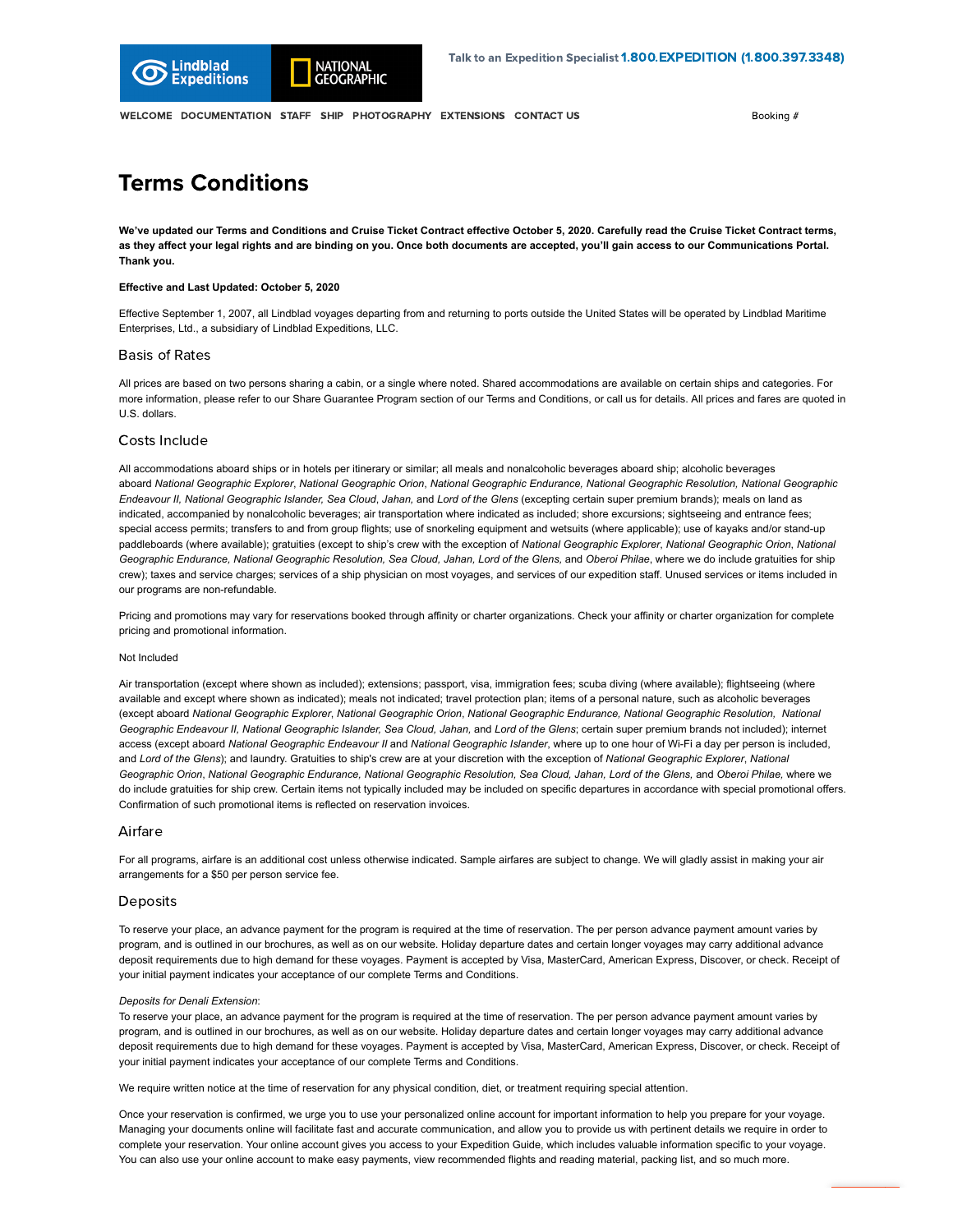# [Final Payment](https://portals.expeditions.com/EPiServer/CMS/?language=en#context=epi.cms.contentdata:///251927)

Final payment is due 90 days prior to departure, for all ships except for *National Geographic Explorer*, *National Geographic Orion, National Geographic Endurance* and *National Geographic Resolution*. For expeditions aboard *National Geographic Explorer*, *National Geographic Orion*, *National Geographic Endurance,* and *National Geographic Resolution,* payment is due 120 days prior to departure.

*Final payment for Denali Extension*: If you are traveling to Denali National Park on our land extension, final payment is due 90 days prior to departure for expedition.

Payment schedules may vary for Holiday departures and certain longer voyages, due to high demand for these voyages. We reserve the right to cancel your reservation if payment has not been received by final payment due date.

# Cancellation Policy

Our standard cancellation policy is available at [expeditions.com/reservations/cancellation-policy](https://www.expeditions.com/reservations/cancellation-policy). This cancellation policy applies to expeditions, extensions (with the exception of Denali), as well as all other additional services. The effective date of a cancellation will be the date on which your cancellation notice is received. Any revisions you make within the cancellation penalty period, such as departure date or choice of voyage, are subject to cancellation fees. The cancellation policy for certain longer voyages and Holiday departures may vary due to high demand for these voyages, and the cancellation policy for certain voyages may differ from our standard cancellation policy due to promotional offers. Should the voyage's cancellation policy differ from our standard cancellation policy, the cancellation policy as printed on your reservation invoice supersedes our standard policy.

#### Travel Protection Plan

We strongly recommend our quests to take advantage of our Travel Protection Plan. This plan offers comprehensive coverage to protect you from cancellation fees, costs incurred due to trip delays/interruption, damaged or lost baggage, medical assistance, and evacuation during your travels. Our Travel Protection Plan is available for U.S. residents only, and may be purchased any time prior to final payment due date. If You are not satisfied for any reason, You may return your Plan Document to your Travel Supplier within 10 days after receipt. Your plan payment will be refunded, provided you have not already departed on the Trip or filed a claim. When so returned, the coverage under the Plan is void from the beginning. Learn more about Lindblad Expeditions [Travel Protection "Plus" Plan.](https://portals.expeditions.com/reservations/travel-protection-plan/)

# Smoking Policy

Smoking and Vaping are allowed only in designated outdoor areas.

# Entry and Visa Requirements

All guests are advised to verify travel documents (passport/transit visa/entry visa) for the country through which they are transiting and/ or entering. Reliable and most current information regarding international travel can be found by contacting the consulate/embassy of the country(s) you are visiting or transiting through. We will not be responsible if you are denied entry or transit into a country if you are unable to provide valid documents as per the country's requirement.

# Groups

For a party of 8 people or more who make their reservations to travel as a group, each guest will receive 5% off the cost of the expedition when booked together

**Group payment terms:** The standard deposit is required at time of reservation. An additional 25% is required 180 days prior to the departure date, and final payment is due 120 days prior to departure.

# Share Guarantee Program

If you are a solo guest willing to share accommodations, we will be happy to make arrangements to match you with another solo guest, so you may travel at the double occupancy rate. If you are willing to share, and we are unable to make shared arrangements for you, we will guarantee you the per person double occupancy rate, and you will not incur the solo rate. This program is subject to availability, and limited to certain ships and categories.

# Medical Information

It is essential that guests with medical conditions and/or special dietary restrictions make them known to us in sufficient time for us to accommodate their request.

# Cruise Ticket Contract and Other Terms & Conditions

Your Cruise Ticket Contract is the contract governing your expedition and is available at [expeditions.com/shipticket](https://www.expeditions.com/shipticket) as well as on your Communications Portal with your reservation details. Entry into the site requires acceptance of your Cruise Ticket Contract and our Terms & Conditions. A printed copy of your Cruise Ticket Contract will be provided with final documents, to be received approximately three weeks prior to departure. Carefully read your Cruise Ticket Contract as it contains important terms and conditions which govern your expedition and affect your legal rights including, among other things, limitations of Lindblad Expeditions' and National Geographic Partners' liability for loss of property, injury, illness, or death during the voyage. By registering for a trip, you agree to all Terms and Conditions. In the event of any conflict between the Terms & Conditions contained herein and the Cruise Ticket Contract, the terms and conditions contained in the Cruise Ticket Contract shall control.

#### Note

Itineraries and prices listed on this website are as of publication date, and are subject to change. Under normal conditions the total expedition cost is guaranteed at the time of booking. However, the published price is determined far in advance of initial departure on the basis of then-existing projections of fuel and other costs. In the event that we determine that current costs create an unsustainable financial model, including but not limited to increases in the price of fuel, currency fluctuations, increases in government taxes or levies, or increased security costs, we reserve the right to pass on these costs to you to cover such unexpected increases. We will always provide a transparent accounting of the reason for increase in costs.